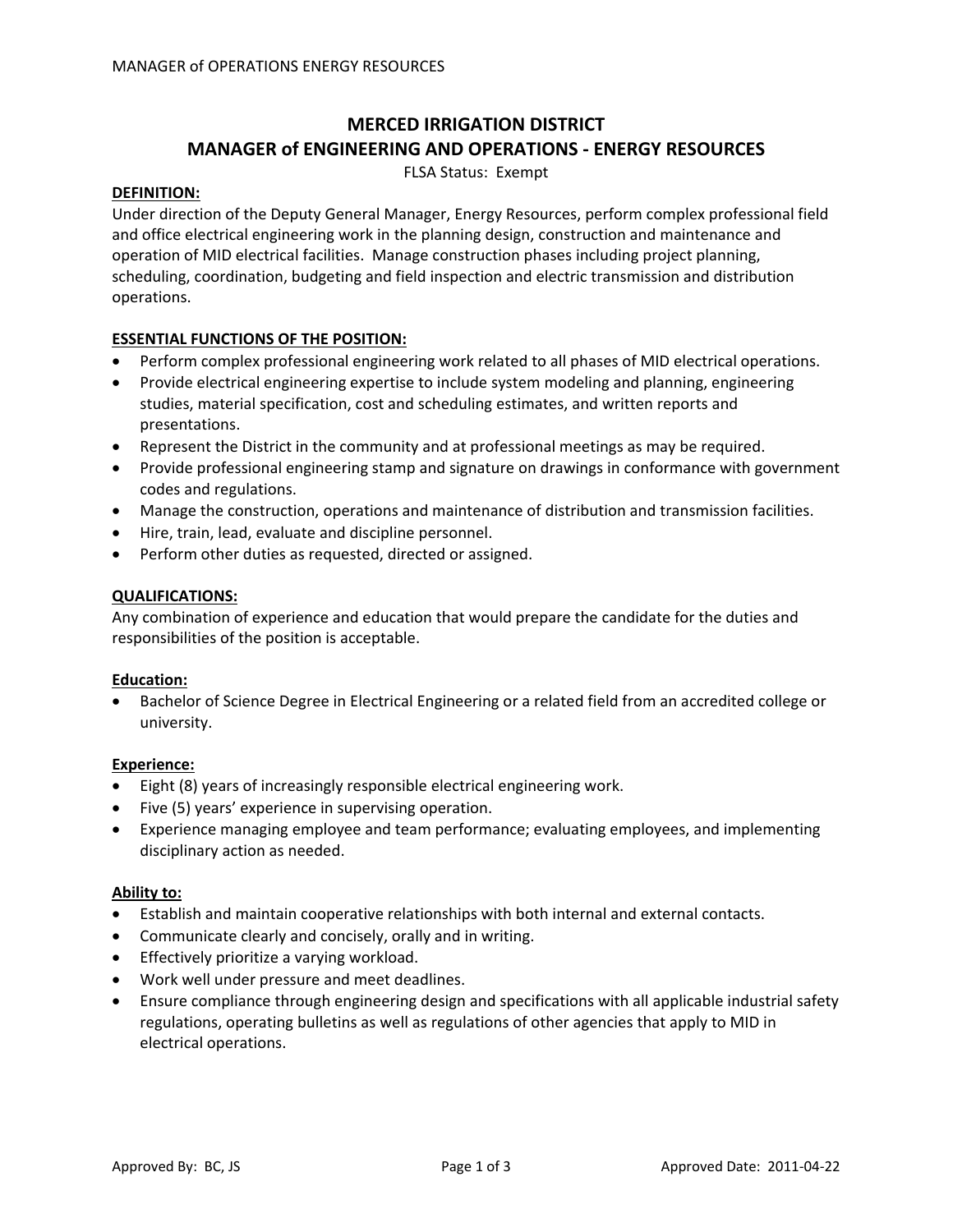### **Knowledge of:**

- Electrical engineering principles and practices
- Techniques for preparing designs, plans, specifications, estimates, reports and recommendations related to electrical facilities.
- Personal computer spreadsheet and database applications.

### **Necessary Special Requirements:**

- A valid California registration as an Electrical Engineer.
- Must file a Statement of Economic Interests in compliance with Government Code Section 8100.
- Must complete a two hour Ethics training course every two years in compliance with California AB 1234.
- Must complete two hours of Sexual Harassment training every two years in compliance with California AB 1825.
- A valid California Class C Driver License and the ability to maintain insurability under the District's vehicle insurance program.
- Abide by all District policies, guidelines and rules.

### **ENVIRONMENTAL FACTORS:**

- Exposure to the sun: 10% or less work time spent outside a building and exposed to the sun.
- Irregular or extended work hours: Occasionally required to change working hours or work overtime.
- Work performed in an office environment

The mental and physical demands described here are representative of those that must be met by an employee to successfully perform the essential functions of this job. Reasonable accommodations may be made to enable individuals with disabilities to perform the essential functions:

### **ESSENTIAL MENTAL ABILITIES:**

- Exercise independent judgment.
- Self-directing and organized.
- Reason objectively.
- Assess, project and plan work activities on a daily and weekly basis.
- Interpret state/ federal/agency regulations.
- Document concisely, accurately and timely.
- Handle a variety of duties which may be interrupted or changed by immediate circumstances.

## **TYPICAL PHYSICAL DEMANDS:**

- Communicate orally and in writing with District management, co-workers, outside auditors, customers, and the public in face‐to‐face and one‐on‐one settings.
- Transport, set-up and removal of promotional equipment and materials at various public functions.
- Use of office equipment such as computer, copiers, scanners, and fax machines.
- Capable of negotiating stairways and uneven ground from time to time.

| Sitting:    | Remains in a seated position for up to eight (8) hours per day      |
|-------------|---------------------------------------------------------------------|
| Hands/Arms: | Operates computer for up to eight (8) hours per day                 |
| Lifting:    | Raises and lowers boxes and supplies up to twenty-five (25) pounds. |
| Stooping:   | Bends body downward and forward by bending at the knees or waist    |